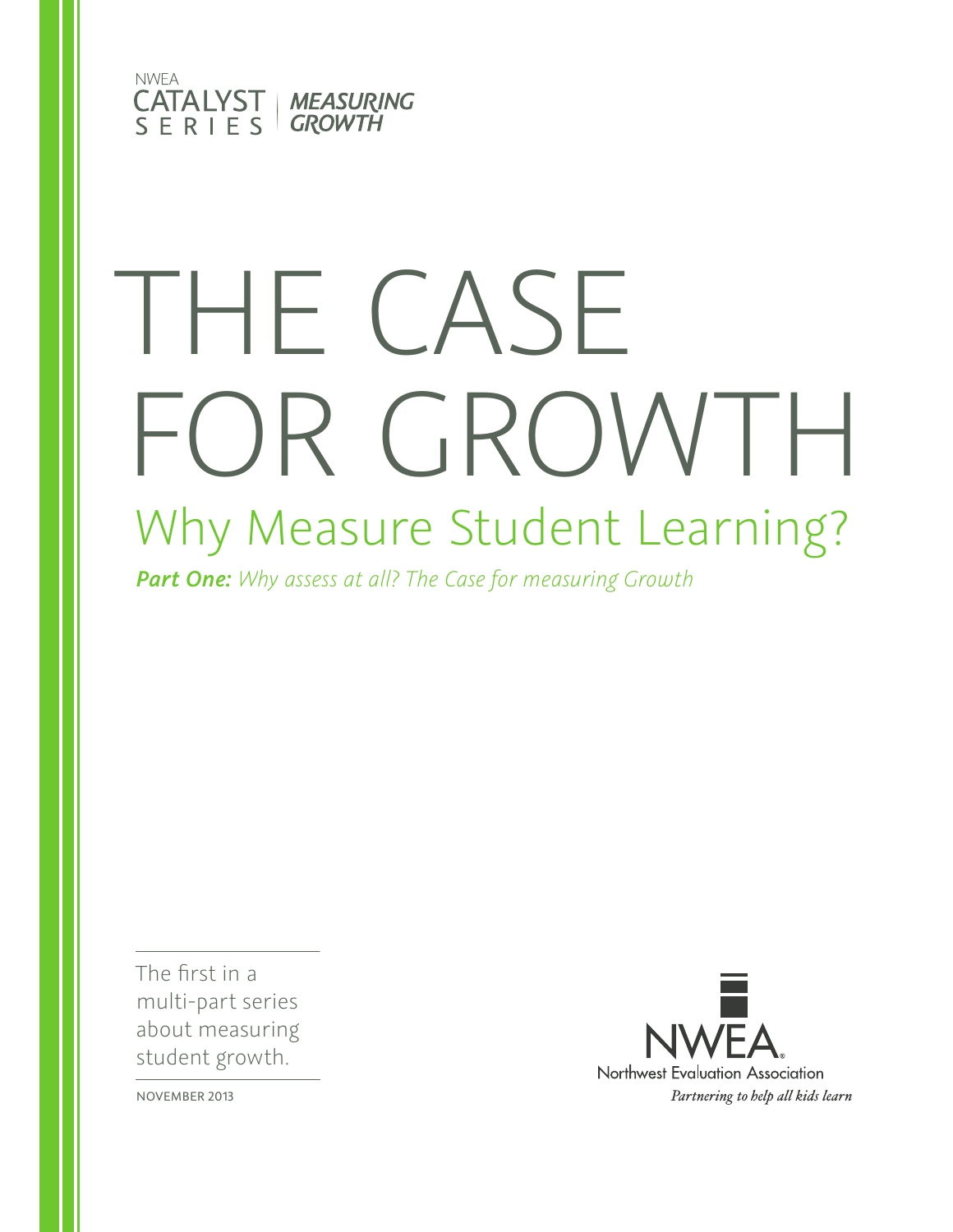### *A fundamental question – perhaps the fundamental question – educators ask is, "Are my students learning?"*

**[** █ **]**

This question reverberates throughout school systems, communities, and the nation, and to answer it, educators use many tools, all of which combine to inform a teacher's understanding of student learning. Measuring student achievement and growth with assessments has become a key component of the answer, because, much as you might use a yardstick to measure your child's physical growth, assessments can provide an objective, consistent measure of academic growth.

#### **THIS PAPER IS THE FIRST IN A THREE-PART SERIES. WE WILL EXPLORE:**

**Part One:** Why assess at all? The case for measuring growth.

**Part Two:** What it takes to measure growth fairly and accurately.

**Part Three:** How growth data can help create a virtuous learning cycle, where the data in the hands of empowered educators and students makes possible even greater gains for students.

Our goal for this series is to offer practical insights and pragmatic learning around measuring student growth to educators, parents, and policy makers, that each can use to drive learning for all students.

But first, let's ask a more basic question.

## **Part One: Why assess at all?**

#### **ANSWERING EDUCATIONAL QUESTIONS WITH DATA**

Educators use assessments to answer educational questions with data. These assessments are designed for various purposes, depending on when they are given in the instructional cycle and the needs of the stakeholder who will be using the data. Roughly, assessments fall into three broad categories:

■ Formative assessments provide information in the moment to help teachers adjust instruction; this process permits educators and students to collect critical information about student progress and to uncover

opportunities for review, feedback and adjustments to instruction.

- **EXECTE:** Interim assessments provide an objective measure of student achievement, progress, and growth over time; the results can be used to differentiate instruction, allocate resources, determine placement in special programs and evaluate program effectiveness; these assessments are given at regular intervals through the school year
- **Example 3 Summative assessments** provide a summary of student achievement after completion of an instructional unit or course, including accountability tests at the end of a semester or school year.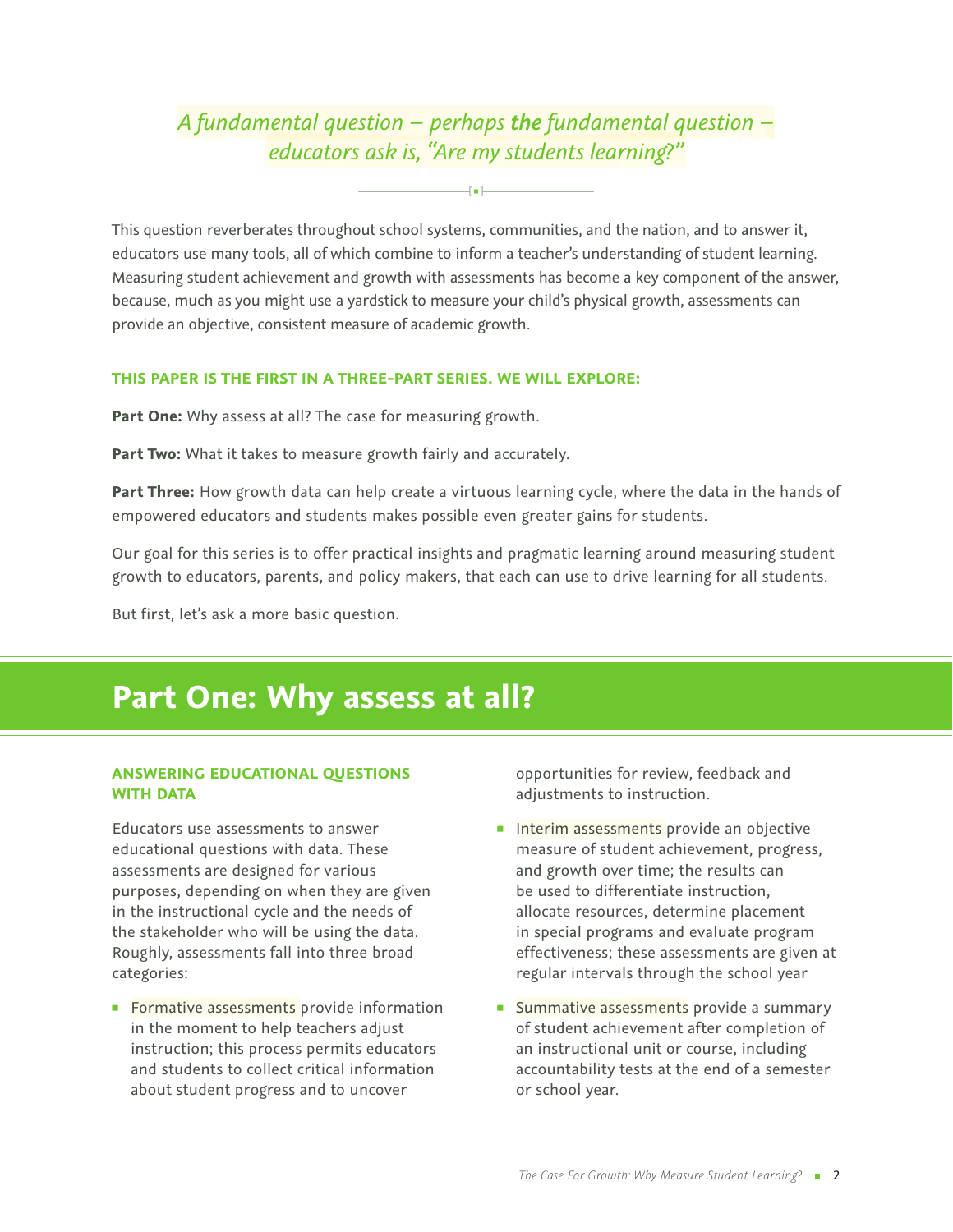#### **MEASURING GROWTH REQUIRES MULTIPLE SNAPSHOTS**

How do you measure growth? An analogy is useful here. In a time lapse film of a flower, the visual effect is created through multiple snapshots threaded together to show the plant's trajectory from bud to bloom. Student growth can be measured in a similar way, through a series of snapshots that measure achievement at a given time. Assessments, taken at different points through the year, can provide these learning snapshots, and when viewed together, show the pattern of a student's growth.

To measure academic growth in an instructionally useful way – meaning the measure provides data that enables effective grouping and differentiating instruction, an assessment should meet these conditions:

- **The assessment must be built on a** stable scale
- It must measure students outside of grade level parameters (above and below) to get a true reading of their achievement levels – this is crucial to effectively differentiating instruction and providing a personalized learning path, and for accurately measuring growth over time
- **EXEC** It must provide context for the data and insight in the moment to help teachers adjust instruction

#### **STUDENT GROWTH – AN URGENT CALL TO ACTION**

The case for measuring growth is quite simple really, when you consider a few statistics about the state of education.

- 60 percent or more of 4th and 8th graders are not reading or doing math at grade level<sup>1</sup>
- As we've seen from recent summative assessments in New York and Kentucky associated with the Common Core State Standards, the proportion of students scoring "below proficient" will rise as new, higher standards make proficiency harder to achieve<sup>2</sup>.
- **Many children live in poverty 20.5% of 6-17** year olds and 25.9% of children 5 and under. Poverty is correlated with many challenges to

student learning, including entry in school with severely reduced vocabularies, higher dropout rates, and dropping out at earlier grades<sup>3</sup>.

None of these statistics paints a flattering picture of education in America – nor do they reflect our beliefs about creating better lives for children, closing achievement gaps, or ensuring future economic prosperity or civic engagement. To live up to our aspirations, we must give our teachers the tools they need to succeed.

If we know that up to 70% of students are not achieving "proficiency" on today's summative tests, and that tomorrow's will be based on the more demanding standards of the Common Core, it is imperative that teachers know the starting point and can follow the progress of each student. Then they can engage the student in charting an instructional path that moves toward success. Along the way, the student still may not be rated as proficient on summative assessments, but this does not mean that he or she is not growing academically.

In fact, often we see heroic growth. Consider the fifth grade student who starts the year reading at a second grade level. In June, his teacher rightfully celebrates his achievements because he is now reading like a fourth grader – still not "proficient," but growing rather remarkably.

Such growth must be made visible and made to count, for students themselves, and for our society to gain a clearer picture of what our schools accomplish every day.

**1 Source:** *U.S. Department of Education, National Center for Education Statistics, National Assessment of Educational Progress (NAEP).*

**2 Source:** *Khadaroo, Stacy T., "New York test scores hint at hard road ahead for Common Core," August 8, 2013 Christian Science Monitor Web*

**3 Source:** *U.S. Census Bureau. 2011. "CPS 2011 Annual Social and Economic Supplement," Table POV01.*

Founded by educators nearly 40 years ago, Northwest Evaluation Association™ (NWEA™) is a global not-for-profit educational services organization known for our flagship interim assessment, Measures of Academic Progress® (MAP®). Educators trust our assessments, professional development oferings, and research to help advance all students along their optimal learning path.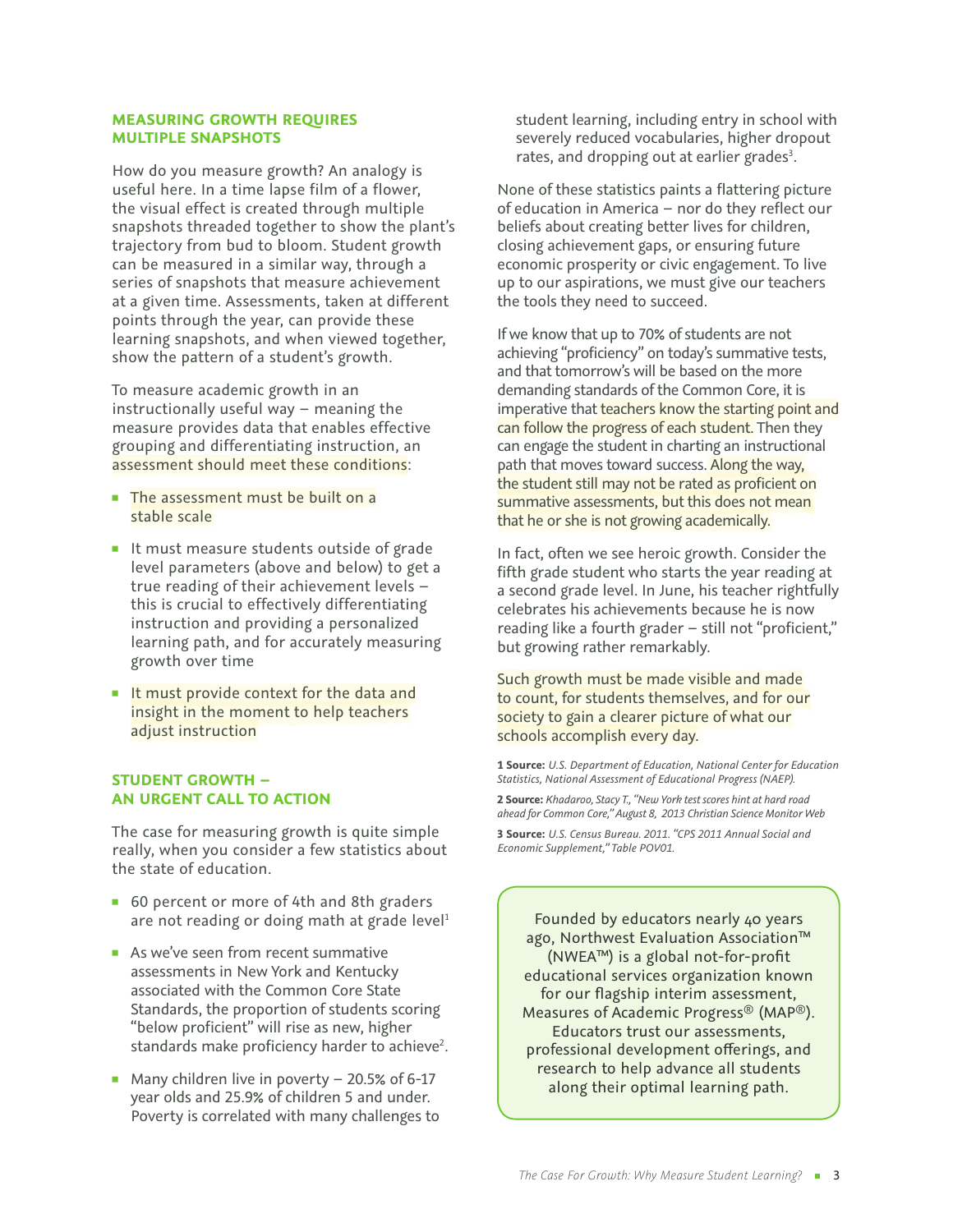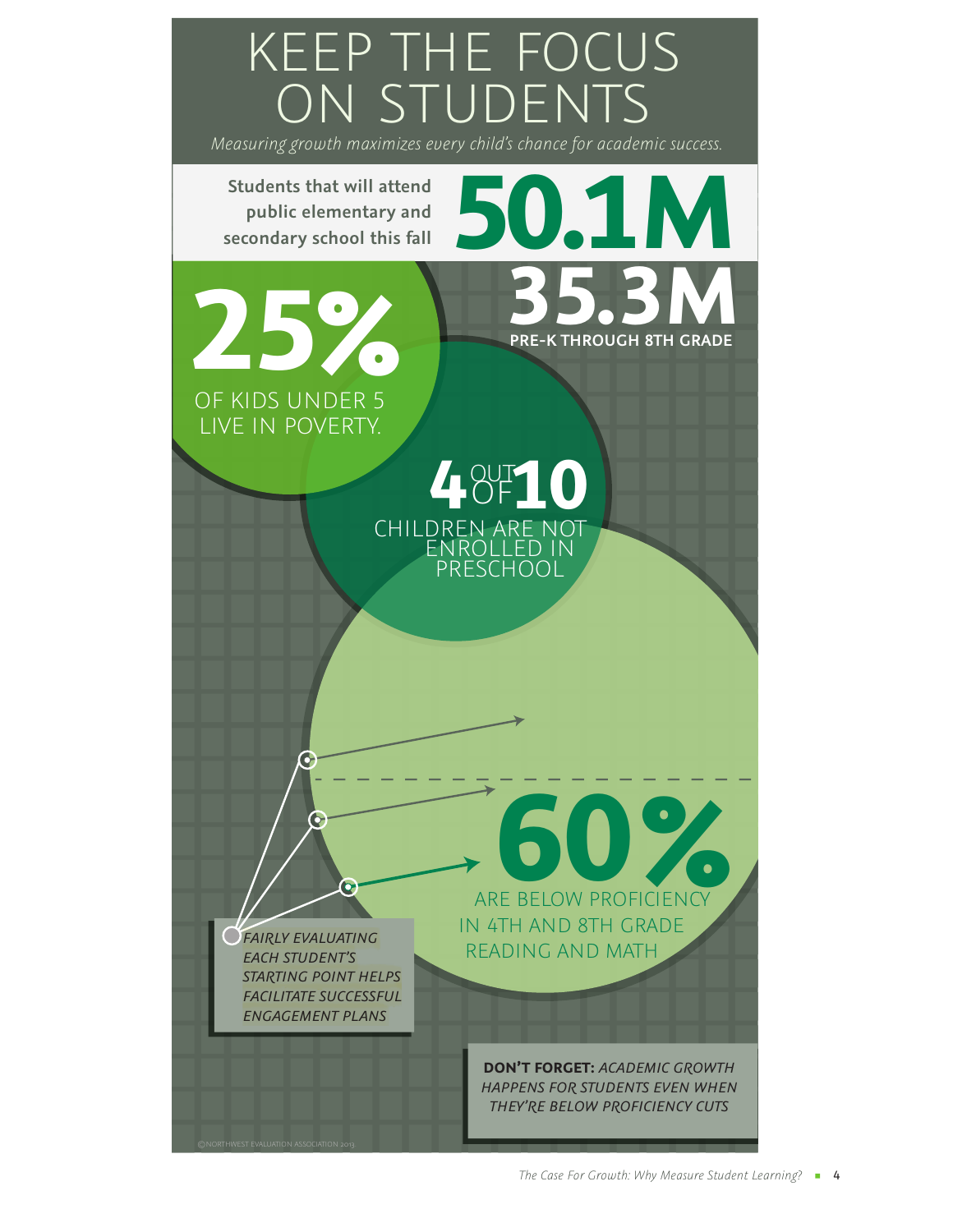

# Why Measure Student Learning? THE CASE FOR GROWTH

*Part Two: What it takes to measure growth fairly and accurately* 

The second in a multi-part series about measuring student growth.



DECEMBER 2013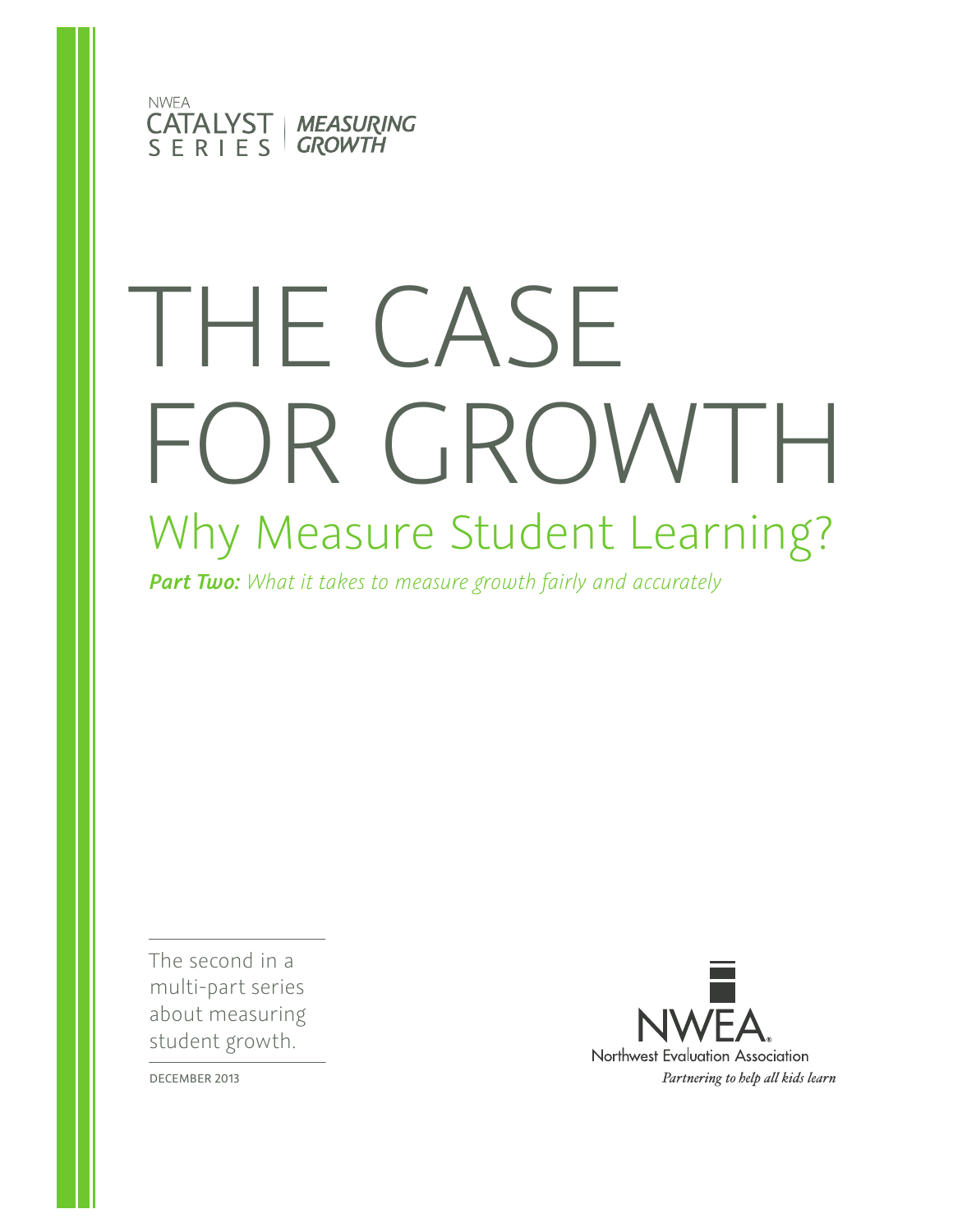### *A fundamental question—perhaps the fundamental question educators ask is, "Are my students learning?"*

**[** █ **]**

This question reverberates throughout school systems, communities, and the nation, and to answer it, educators use many tools — all of which combine to inform a teacher's understanding of student learning. Measuring student achievement and growth with assessments has become a key component of the answer, because, much as you might use a yardstick to measure your child's physical growth, assessments can provide an objective, consistent measure of academic growth.

#### **THIS PAPER IS THE SECOND IN A THREE-PART SERIES. WE WILL EXPLORE:**

Part One: Why assess at all? The case for measuring growth.

**Part Two:** What it takes to measure growth fairly and accurately.

Part Three: How growth data can support every student's learning needs.

Our goal for this series is to offer practical insights and pragmatic learning around measuring student growth to educators, parents, and policy makers, that each can use to drive learning for all students.

## **Part Two: What it Takes to Measure Student Growth Fairly and Accurately**

Standing in front of you is a smiling child about whom you want to learn more. If you are her teacher, you may want to understand her reading level, so that you can guide her to the right books and help her progress. Or if you are the principal of her school, you might want to know how she compares to other students in the same grade. How will you obtain the information? How will you compare the results from this child to another? Measuring student learning growth well begins with accurately measuring student achievement.

Never has it been more urgent to measure student achievement and growth. With 20% of school-age children living below the poverty line<sup>1</sup>, and 60% of fourth- and eighth-graders not achieving proficiency in reading and math<sup>2</sup>, it is critical that today's teachers understand their students' starting points, so that they can chart an instructional path that helps each child meet ever rising standards. And it is essential that the often heroic progress students make—the growth—be visible and made to count.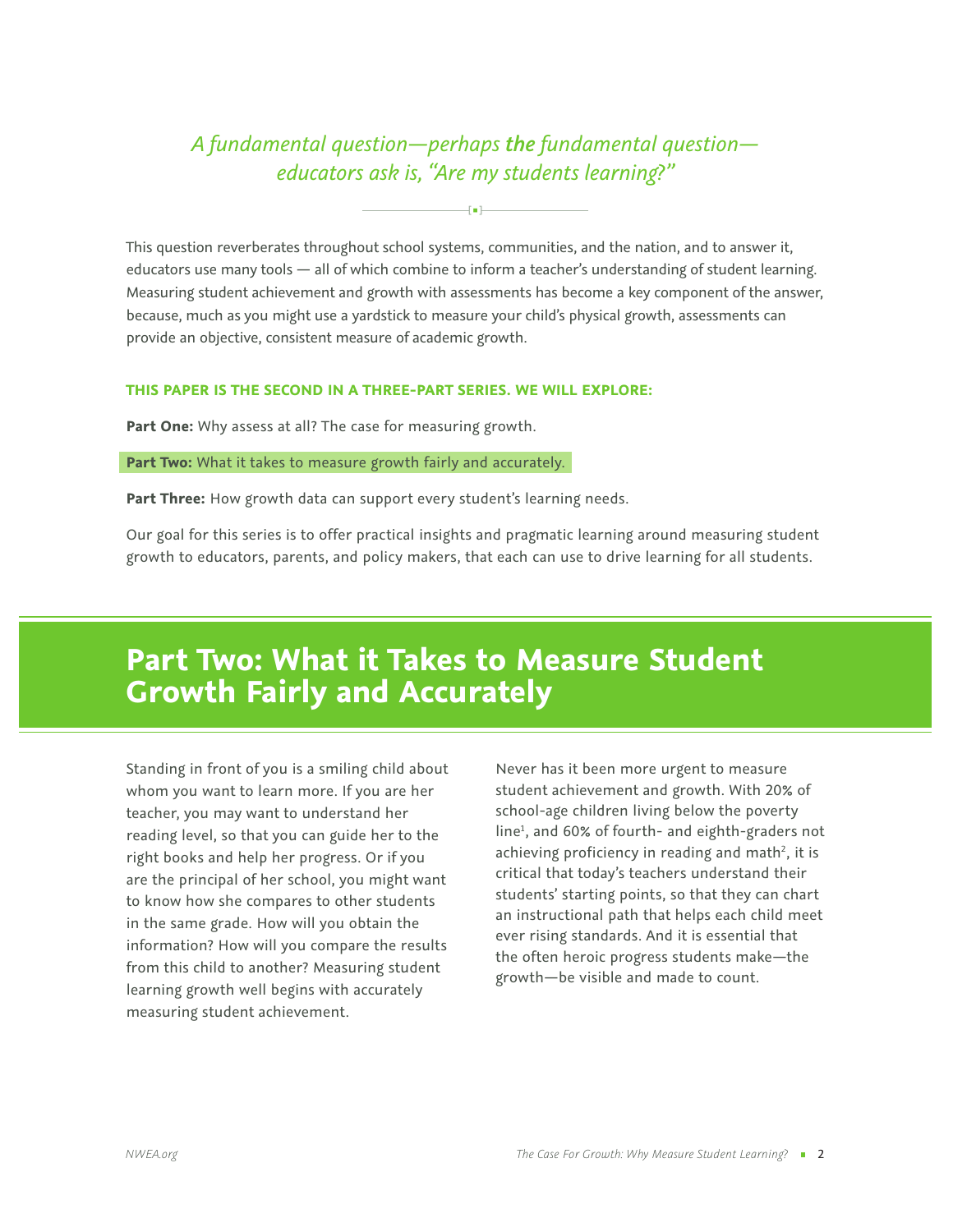However, to measure growth accurately and fairly requires thoughtful consideration of several issues, including:

- Aligning test items to content standards
- Creating a vertical scale of measurement
- Matching item difficulty level to student ability
- Gaining precision using a deep and expansive pool of items
- Ensuring fairness through empirical bias and sensitivity reviews
- Balancing the accuracy required with the need for which the data is gathered
- **Providing context for growth**

Let's see what's involved in each area.

#### **ALIGNING TEST ITEMS TO CONTENT STANDARDS**

When we ask, "What do you want to know?" about student academic achievement and growth, we are in the realm of content standards such as those adopted by a state or group of states (for instance, the Common Core State Standards).

Standards lay out a clear, consistent understanding of what students are expected to learn, and the sequence in which they are expected to learn it. Teachers then take these standards and develop their curriculum plans around them, often collaborating with their colleagues in adjacent grades to ensure that students gain prerequisite knowledge on which subsequent teachers can build. We use the standards to define concepts of what we want students to master, whether in reading, English language arts, mathematics, science, or other areas—all the way from beginning foundations to advanced expressions.

Assessment follows from this and is defined and bounded by the entirety of the state or Common Core standards—not just one narrow grade level within the standards. So the first requirement to measure student achievement

and growth fairly and accurately is that the questions—or items, in assessment-ese—that make up a particular test must reflect the content of the standards.

However, education standards not only specify the content a student needs to know, but also the level of understanding expected for the mastery of the content of that standard. So in addition to needing to reflect the content of the standards, assessments need items that match, where possible, the level of understanding required to assure that what is being assessed reflects what is being taught.

#### **CREATING A VERTICAL SCALE OF MEASUREMENT**

So now you have assessment items that match the standards your staff is teaching. The next thing required to measure accurately and fairly is a scale that identifies the difficulty of the items. Here, an analogy may be useful.

Suppose you measure your son's height today and you learn that he's 5'9". Nine months from now you measure his height again, and you learn that he's 1.82 meters tall. Did he grow? The answer is yes (about 2.5 inches). You have a choice of tools to measure him, but both are built on a scale with a consistent unit of measure. Accurately measuring student growth and achievement requires the same tool.

There are different varieties of scales used in academic assessments. One option is to measure grade level performance, with each grade on its own scale. This creates problems in linking the data—similar to the yardstick versus meter stick to measure height. Researchers have found that such linked scales are unstable for measuring growth over time. They lack a common reference point or a consistent unit of measure. To overcome these obstacles, many assessments use a vertical scale that spans the grade levels, from Pre-K through high school, preferably with equal intervals marked along its length. With one long "measuring stick" in use, no scale linking is required, and this means that measuring growth increases accuracy and reliability.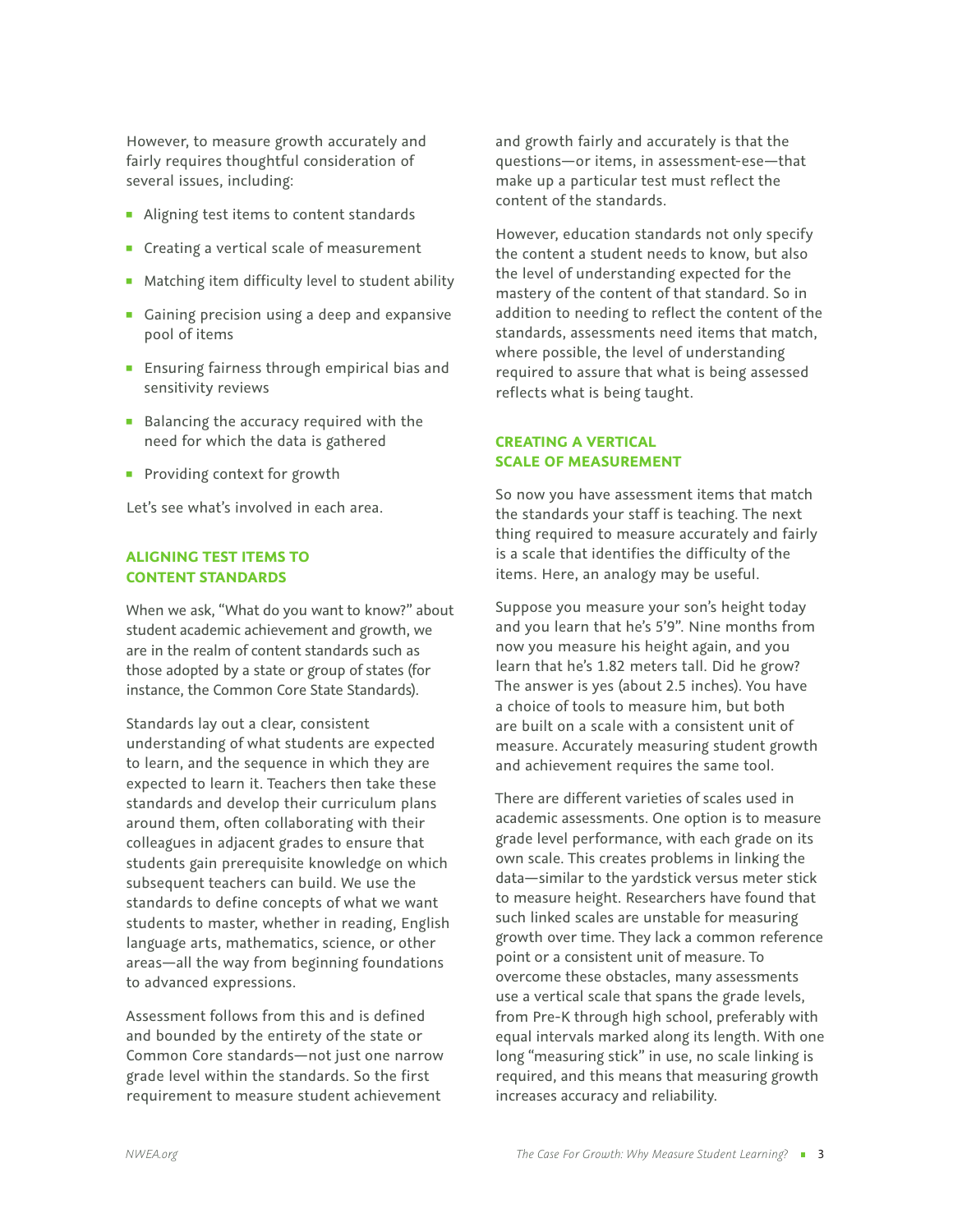#### **MATCHING ITEM DIFFICULTY LEVEL TO STUDENT ABILITY**

After creating a vertical scale, you will need to match item difficulty to student ability. Returning to our analogy of measuring height, this step helps determine whether we can put a mark on the wall which really is level with the top of each child's head. Here, it is important to examine some assumptions about students.

If we assume that all nine-year-olds are between 45 and 51 inches tall and restrict our measurement ability so that we can only place marks inside these limits, we would be unable to accurately measure a large proportion of children at that age, because a child's height does not necessarily fall within this range. Some are shorter, some much taller – that's how they grow.

Academic measurement follows the same principle. Assessments which restrict items to grade level standards alone have an important role in providing information that school systems, states, and our nation need. Summative assessments given for state accountability purposes are explicitly built for this purpose.

However, when assessments are restricted in this way, we are not able to measure with precision students who are performing above or below grade-level—and this represents many, if not most, of our students. Without exposing students to items on other parts of the scale, we are unable to accurately assess their growth and achievement. If all of the items cover basic arithmetic and the student has mastered algebra, all we really know is that he or she has mastered basic arithmetic. This has important implications for our national aspirations around creating equal opportunity for all students. To meet this objective, teachers need to locate a student's current achievement level, and plot an instructional program that enables the student to move ahead. This requires a wide range of item difficulty to be used, which leads to the next requirement.

#### **GAINING PRECISION USING A DEEP AND EXPANSIVE POOL OF ITEMS**

If the assessment presents items to students at their level of achievement, then the number of items presented and the closeness between the students' level and the difficulty level informs the level of precision you can expect from the assessment data.

If there is only a question or two at the student's level, regardless of his or her grade placement, the precision will be limited. When there are many items that are on, above, and below the student's level, then you gain a finer grain of detail on the student's current achievement. The more questions students get right and wrong, coupled with how close the questions are in difficulty to the student's actual achievement level, the more precise the results. This requires not only many questions at each difficulty level along the scale, but it requires that appropriate questions be presented to each student. Computer adaptive testing (CAT) makes the management of presenting the items manageable and scalable.

#### **ENSURING FAIRNESS THROUGH EMPIRICAL BIAS AND SENSITIVITY REVIEWS**

Congratulations: You now have a deep pool of items aligned to content standards, calibrated on a vertical scale and spanning the full range of students you want to measure. But you are not yet finished building your fair and accurate measure of growth. In fact, you are about to undertake what is perhaps the most important step—ensuring fairness through systematic, empirical reviews for bias and item performance.

Students come to school from myriad backgrounds—cultural, socio-economic, ethnic, religious, and more. In addition, not all students may have had the opportunity to learn the material to be tested, or the material may be presented in such a way as to privilege a certain background. These factors all contribute to the potential for bias in an assessment.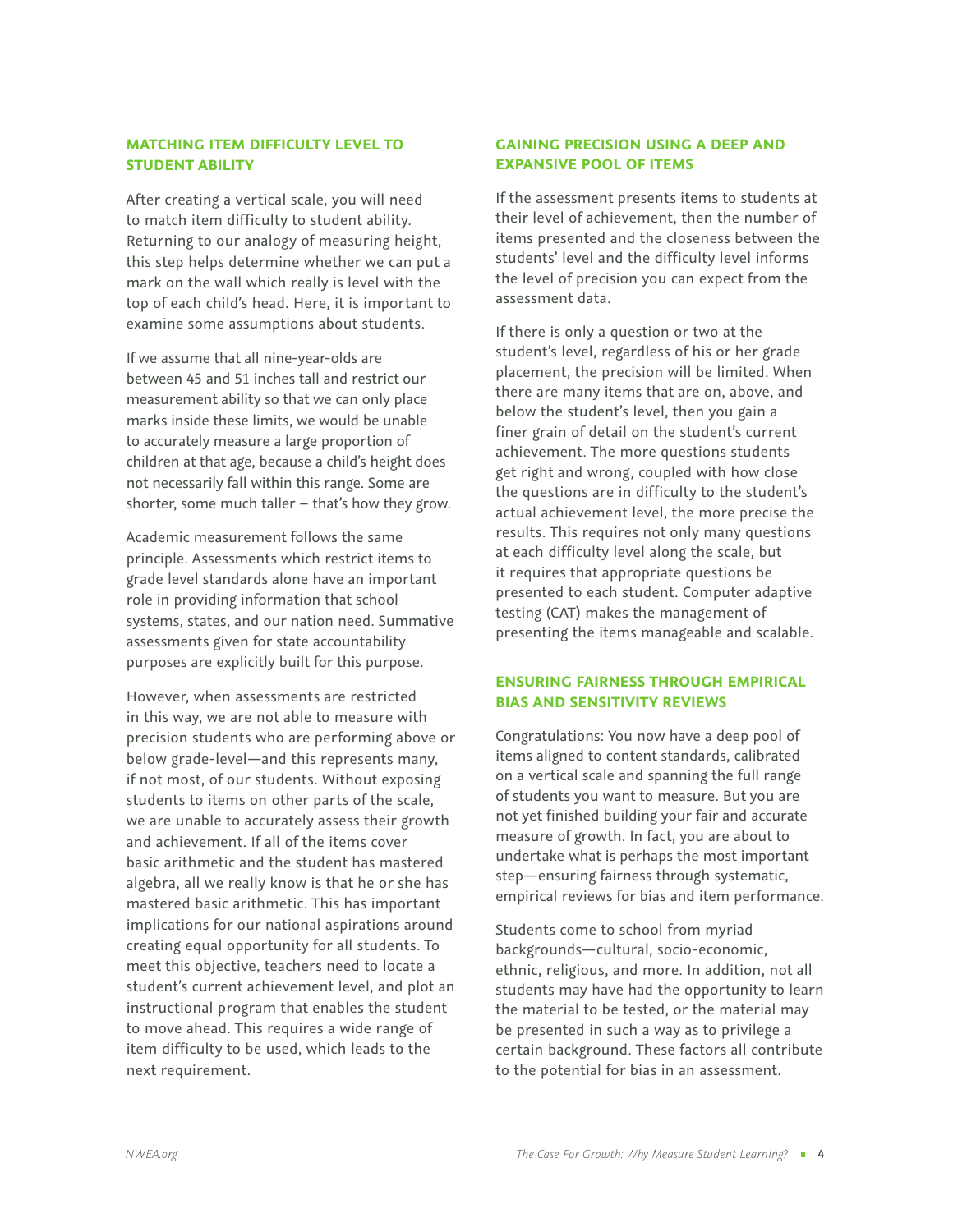Because this issue cuts to the core of creating equitable access to educational resources, assessment developers use practices including Differential Item Functioning (DIF) and bias and sensitivity reviews to reduce bias in the instruments they create. The American Educational Research Association (AERA), American Psychological Association (APA), and the National Council on Measurement in Education (NCME) publish standards on this for test makers, to support this effort and to provide consistency in approach across developers.

#### **BALANCING THE ACCURACY REQUIRED WITH THE NEED FOR WHICH THE DATA IS GATHERED**

Even with carefully constructed vertical scales and a deep item pool, no single assessment can determine a student's absolute achievement. Measurement error occurs whenever anything is measured. Moving from an achievement score to a growth score increases the need for measurement precision. However, there are costs to get extra levels of precision—both financially, and in time and resources. So, what level of accuracy do you need? The answer lies in examining how the data will be used. For example, if the assessment is conducted several times a year to measure growth, then the amount of growth evidenced between two measurement intervals needs to be similar to or larger than the measurement error. If not, then the students' true growth will be masked underneath the error.



Cross-grade computer adaptive assessments produce more precise information for students performing outside of grade level than do grade-level tests. If the adaptive assessment is designed to measure proficiency as well, it can produce more information than a fixed form test, even near the proficient cut score, because it can hone in with its item selection. However, if the test adapts only within a limited range along the scale, once beyond the range, the amount of information gathered once again drops steeply and measurement error increases. For adaptive assessments that provide access to items anywhere along the scale, the amount of information generated for all students is high, and the measurement error is low.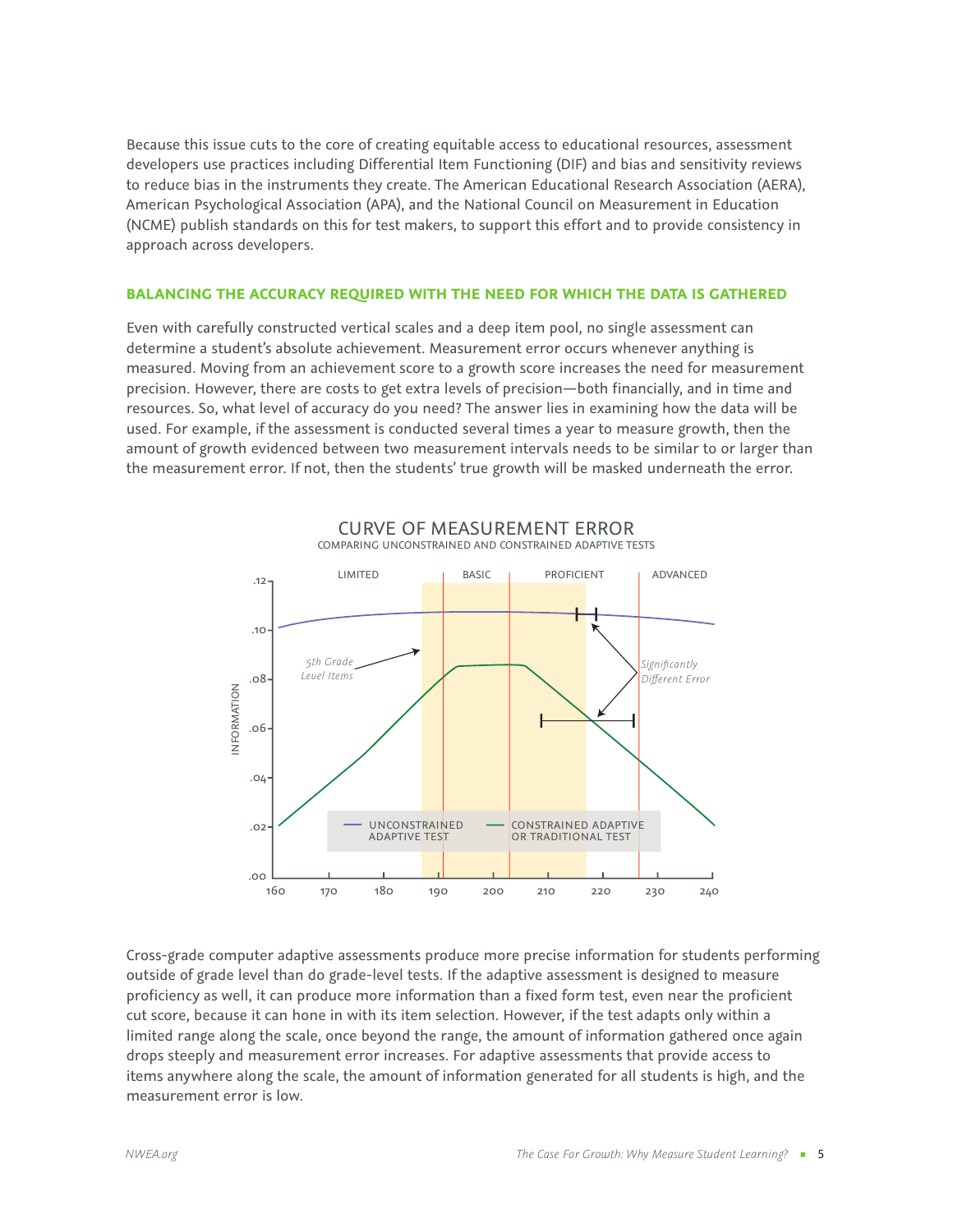#### **PROVIDING CONTEXT FOR GROWTH**

Now that achievement and growth are accurately measured with limited error, a world of instructional opportunity opens—as long as there is accompanying information that provides a context.

If a teacher receives a middle school student's mathematics score without knowing whether the student knows how to add fractions, the score isn't very helpful. Rather, the teacher would benefit from knowing what the student's score is in relation to all the other students in her classroom as well as all other students in that grade in the district, the state, and the nation as a whole.

When we accurately measure student achievement and growth, we can also compare that score to a standard. A cut score can be set and students can then be accurately compared to it. Additionally, normative data can establish context for a student's score since they provide a reference to performance for a given group. Two typical comparisons are growth compared to peers and growth trajectories. With growth, the definition of peers is more nuanced because the amount of student growth depends not only on the grade and subject, but on the starting achievement level and how much instruction they receive (i.e., more days of instruction generate more growth).

Another context is established by looking at the student's growth trajectory and determining if he or she is on a path to meet a given achievement standard in time. For instance, is a student starting at his or her initial achievement level, and growing from there much as he or she did, on a path to be ready for college when they graduate? Given the current focus on college and career readiness, this is a key question for today's educators.

#### **FINAL THOUGHTS**

Accurate measurement of student achievement along a vertically aligned scale allows educators to accurately determine academic growth for all of their students.

Setting standards, defining expectations, and making judgments about students' levels of achievement and growth is a process that data can inform; however, these are all based on individual or collective values and should be considered separately from the requirement to measure accurately. The insight of teachers, parents, administrators, and the students themselves are all critical to the interpretation and usefulness of the data, helping us all know if all of our students are learning.

*This paper is the second in a three-part series.* In the next part we will explore:

Part Three: How growth data can support every student's learning needs

- **1. Source:** U.S. Census Bureau. 2011. "CPS 2011 Annual Social and Economic Supplement," Table POV01.
- **2. Source:** U.S. Department of Education, National Center for Education Statistics, National Assessment of Educational Progress (NAEP).

Founded by educators nearly 40 years ago, Northwest Evaluation Association™ (NWEA™) is a global not-for-profit educational services organization known for our flagship interim assessment, Measures of Academic Progress® (MAP®). Educators trust our assessments, professional development oferings, and research to help advance all students along their optimal learning path.

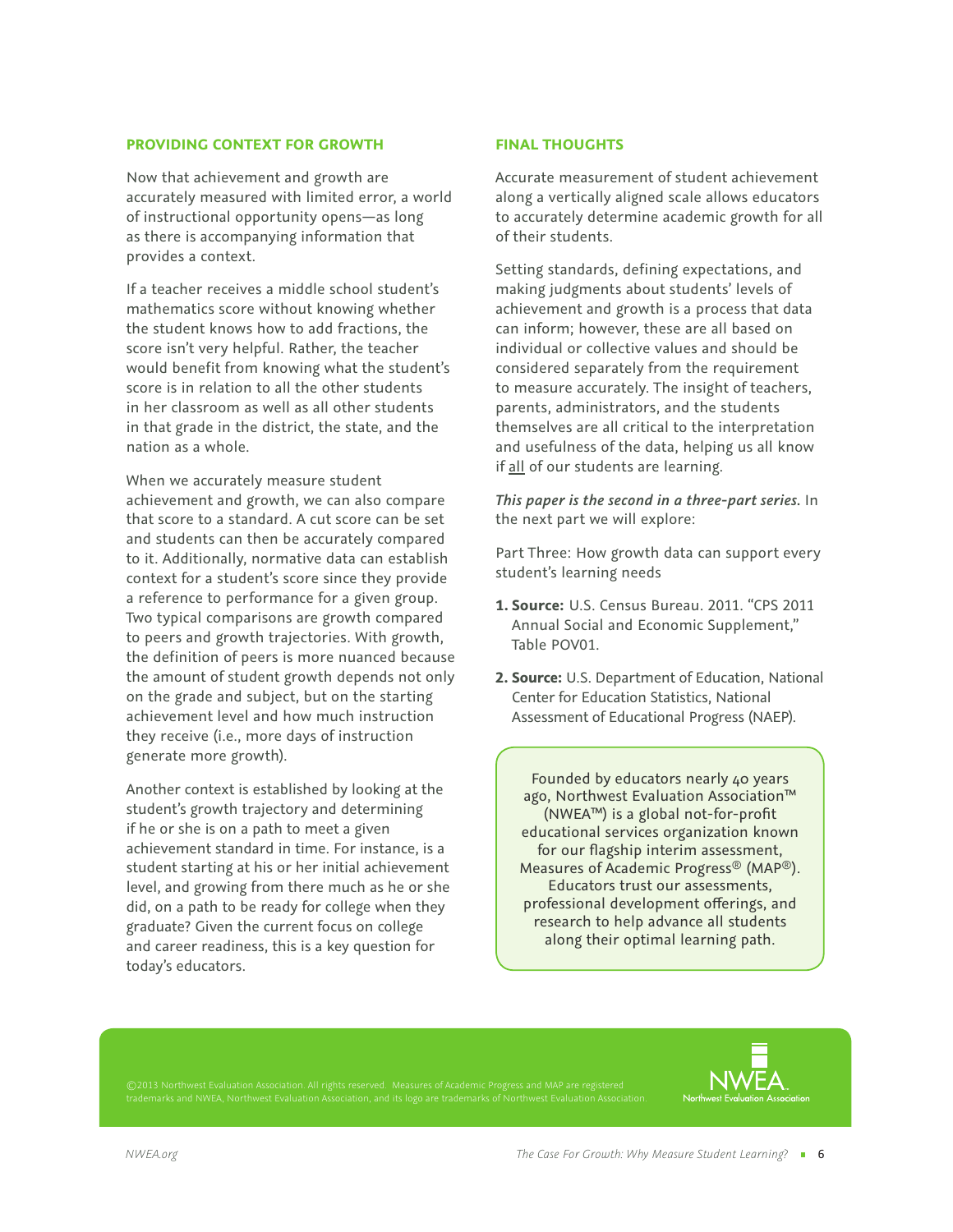

# Why Measure Student Learning? THE CASE FOR GROWTH

*Part Three: How growth data can support every student's learning needs*

The third in a multi-part series about measuring student growth.



DECEMBER 2013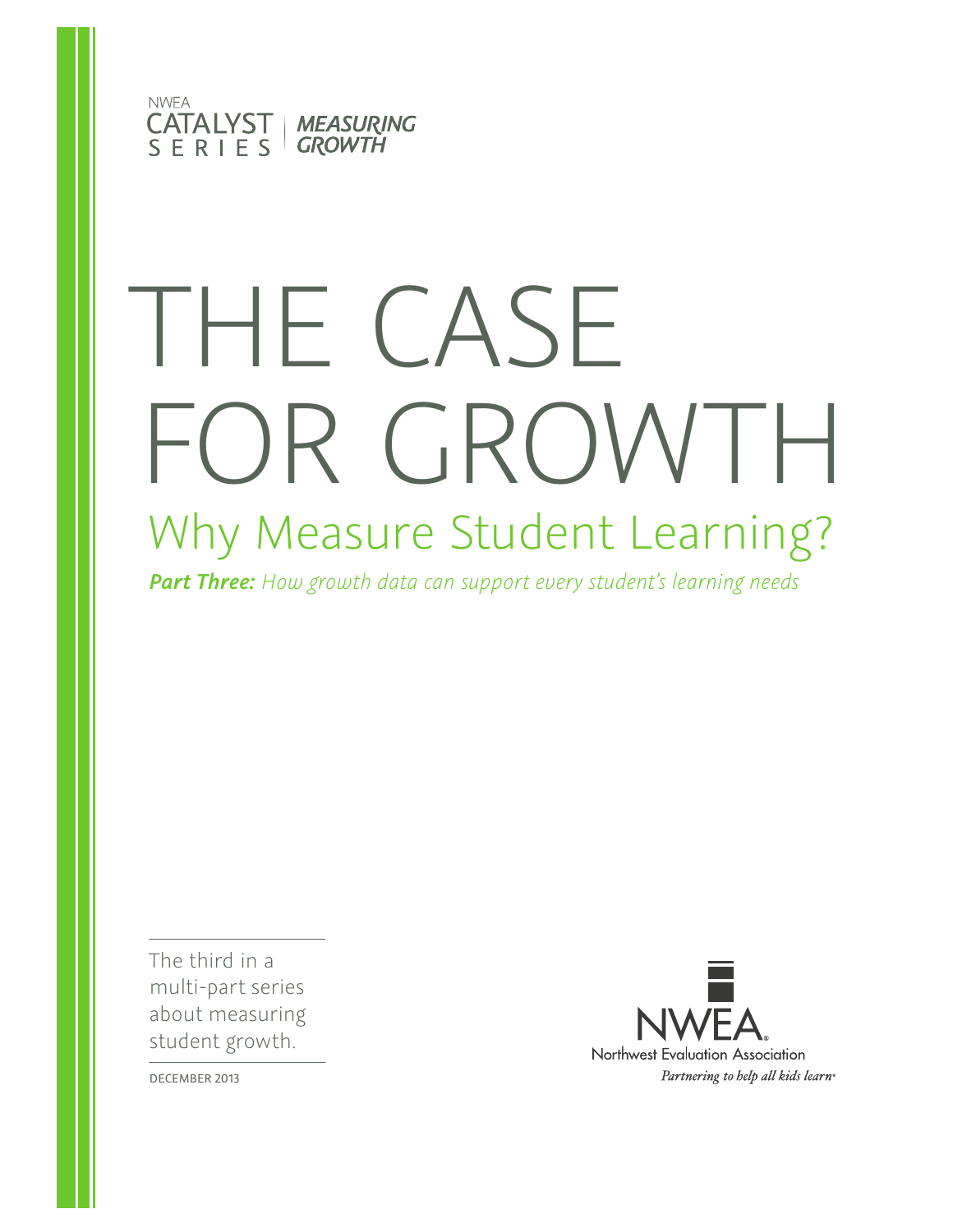### *A fundamental question—perhaps the fundamental question educators ask is, "Are my students learning?"*

**[** █ **]**

This question reverberates throughout school systems, communities, and the nation, and to answer it, educators use many tools — all of which combine to inform a teacher's understanding of student learning. Measuring student achievement and growth with assessments has become a key component of the answer, because, much as you might use a yardstick to measure your child's physical growth, assessments can provide an objective, consistent measure of academic growth.

#### **THIS PAPER IS THE THIRD IN A THREE-PART SERIES. WE WILL EXPLORE:**

Part One: Why assess at all? The case for measuring growth.

**Part Two:** What it takes to measure growth fairly and accurately.

Part Three: How growth data can support every student's learning needs.

Our goal for this series is to offer practical insights and pragmatic learning around measuring student growth to educators, parents, and policy makers, that each can use to drive learning for all students.

#### **ABOUT NWEA**

Founded by educators nearly 40 years ago, Northwest Evaluation Association™ (NWEA™) is a global not-for-profit educational services organization known for our flagship interim assessment, Measures of Academic Progress® (MAP®). More than 6,800 partners in U.S. school districts, education agencies, and international schools trust us to offer pre-kindergarten through grade 12 assessments that accurately measure student growth and learning needs, professional development that fosters educators' ability to accelerate student learning, and research that supports assessment validity and informed policy. To better inform instruction and maximize every learner's academic growth, educators currently use NWEA assessments and items with nearly 10 million students.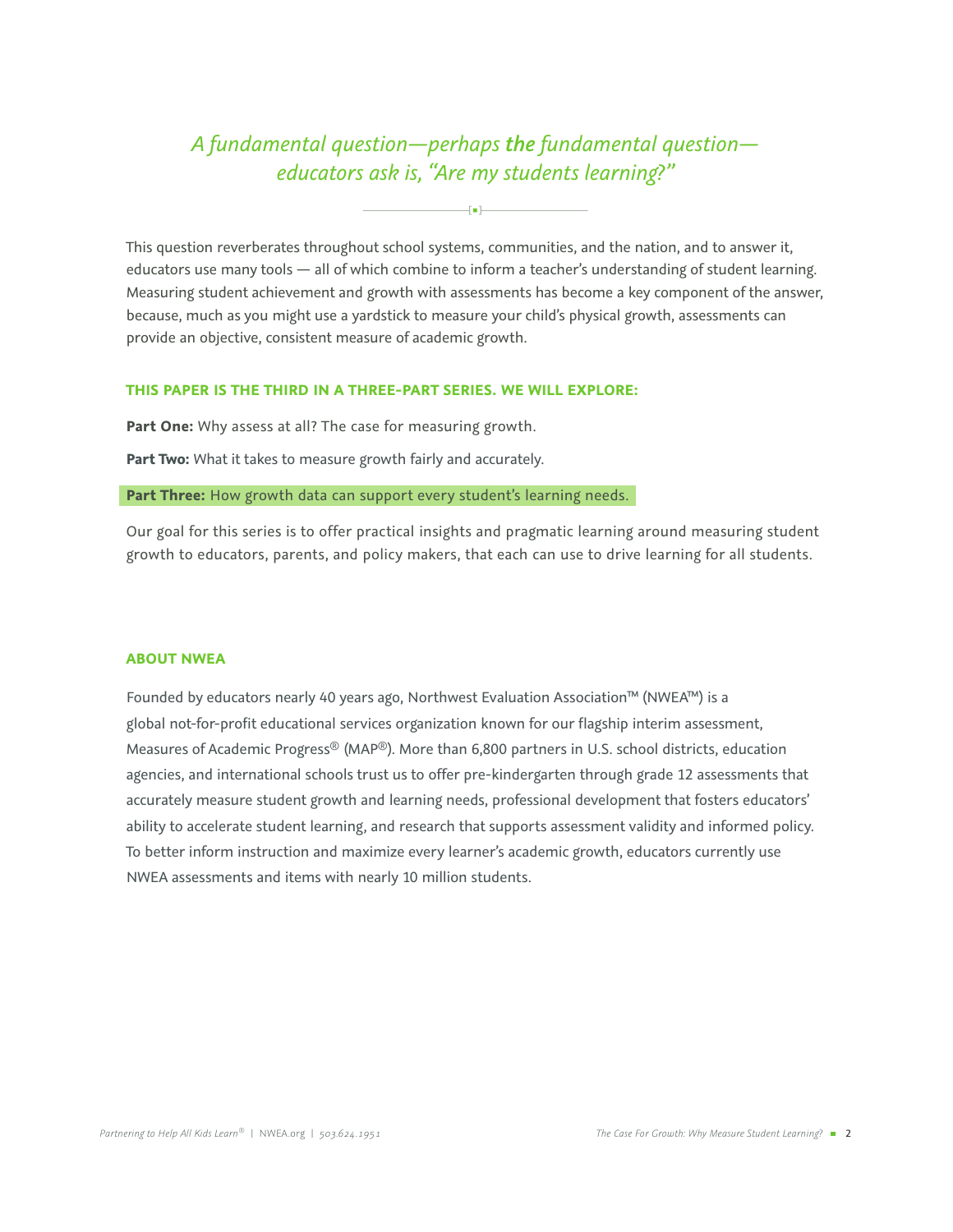## **Part Three: How growth data can support every student's learning needs.**

Educators know that their students have the potential to learn and grow during the school year. They also understand that students start the school year at different levels of understanding and readiness. In order for educators to maximize the growth potential of all their students, they need accurate student growth data to inform their learning plans for each student. Never has this need been more urgent, when 20% of the nation's students live below the poverty line<sup>1</sup>, which can impact school achievement, as witnessed by the 60% of fourth- and eighth-graders performing below proficiency in reading and math<sup>2</sup>.

Growth data can help all stakeholders answer important questions about student learning, such as:

- As a teacher, how will I know what kind of progress my students are making toward learning goals, and how can I adjust my instruction to meet their needs?
- As a school principal, how can I ensure that the students in my school are tracking toward key milestones? How can I offer the best professional development to support our teachers in their use of timely growth data?
- As a district administrator, how can I evaluate our district's programs for improvement planning? What's working best? What should we stop doing?
- As a parent, how do I know my child is progressing?
- As a student, how do I know if I am learning and what do I need to work on next to reach my goals?

Let's take a look at how the thoughtful use of assessment data can help each stakeholder answer these questions.

#### **PLANNING MEANINGFUL INSTRUCTIONAL PATHS FOR STUDENTS USING GROWTH DATA – SUPPORTING STUDENTS, PARENTS, AND TEACHERS**

- At the beginning of the school year, teachers and students can work together to set individual growth goals. A stable, gradeindependent scale allows teachers and students to gauge the growth needed to meet or exceed proficiency expectations for that school year, allowing them to set growth goals and milestones. Pairing growth data with formative assessment practice (a process used by teachers and students during instruction that provides feedback to adjust ongoing teaching and learning to improve students' achievement of intended instructional outcomes) has been demonstrated to move students even more rapidly towards their learning goals.
- Measuring student progress mid-year provides teachers, students, and parents with a snapshot of learning accomplished so far, helping everyone know if the student is on track to meet the mutually established growth goals.
- End-of-year growth data lets everyone know if the student reached their goals and is expected to meet or exceed the accountability goals in their state.

Growth data can help teachers identify areas to target in teaching, and enable administrators and teachers to group students flexibly based on demonstrated need.

But, what does this look like in practice?

Here's an example of what this could look like with MAP data.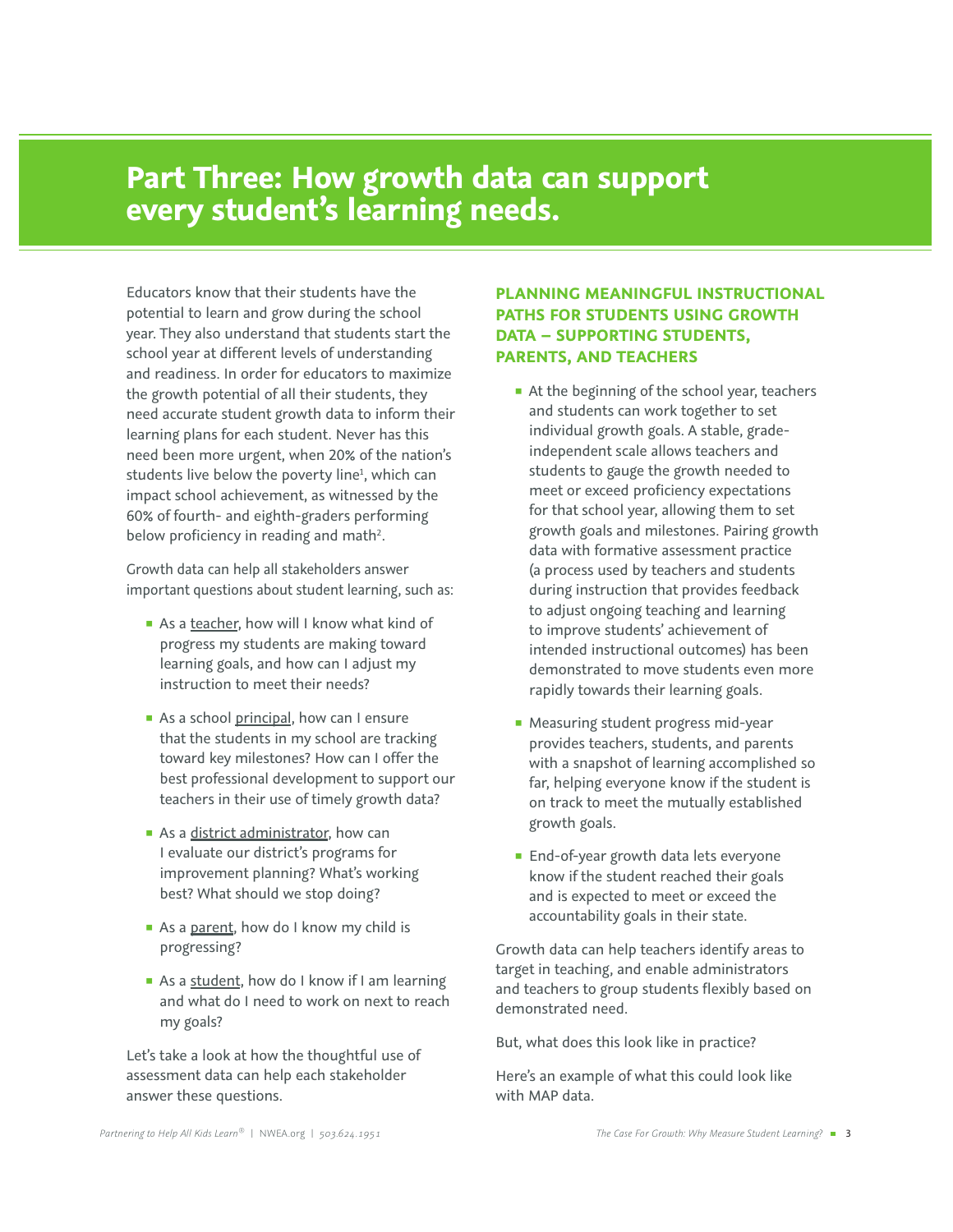#### *195 Has New Meaning for Louis – Support for Students and Teachers*

Mr. Waller reviews all of his 3rd grade class' growth projections for math. He notices Louis has a projected growth RIT score of 183, and based on his state's cut score ranges, Louis needs a score of 195 to meet proficiency.

In a goal-setting conference, Mr. Waller and Louis dig deeper into the data and uncover goal areas of strength and opportunity. Agreeing on a mid-year RIT goal of 190 and an end-of-year RIT goal of 195, they choose a few learning statements from DesCartes: A Continuum of Learning<sup>®</sup> to develop into specific student goals. Learning statements represent specific concepts and skills on which the student is assessed. Several of the learning statements are from the 191-200 RIT range in order to set challenging goals closer to proficiency.

#### **Sample learning statements from the 191 — 200 RIT Range:**

Because he has helped set his goals, Louis will monitor his own progress and stay engaged in his learning.

| <b>Skills and Concepts to Enhance</b>                                                                                                                                                                        | <b>Skills and Concepts to Develop</b>                                                                                                                                                                                                                                                                                                                                                                                                                                                                                                       | <b>Skills and Concepts to Introduce</b>                                                                                                                                                                                                                                                                                                                                                                                                                                                                                                                                                                                          |
|--------------------------------------------------------------------------------------------------------------------------------------------------------------------------------------------------------------|---------------------------------------------------------------------------------------------------------------------------------------------------------------------------------------------------------------------------------------------------------------------------------------------------------------------------------------------------------------------------------------------------------------------------------------------------------------------------------------------------------------------------------------------|----------------------------------------------------------------------------------------------------------------------------------------------------------------------------------------------------------------------------------------------------------------------------------------------------------------------------------------------------------------------------------------------------------------------------------------------------------------------------------------------------------------------------------------------------------------------------------------------------------------------------------|
| 181                                                                                                                                                                                                          | 191                                                                                                                                                                                                                                                                                                                                                                                                                                                                                                                                         | 201                                                                                                                                                                                                                                                                                                                                                                                                                                                                                                                                                                                                                              |
| <b>Compare &amp; Classify 2-D</b>                                                                                                                                                                            | <b>Compare &amp; Classify 2-D</b>                                                                                                                                                                                                                                                                                                                                                                                                                                                                                                           | <b>Compare &amp; Classify 2-D</b>                                                                                                                                                                                                                                                                                                                                                                                                                                                                                                                                                                                                |
| and 3-D Figures                                                                                                                                                                                              | and 3-D Figures                                                                                                                                                                                                                                                                                                                                                                                                                                                                                                                             | and 3-D Figures                                                                                                                                                                                                                                                                                                                                                                                                                                                                                                                                                                                                                  |
| I Identifies and names multiple<br>shapes (e.g., square, rectangle,<br>triangle, circle)<br>Classifies polygons by sides<br>and vertices<br>I Identifies and names a cube<br>I Identifies and names a sphere | Identifies parallel lines<br>■ Identifies points on a circle<br>Identifies diagonals of a<br>polygon<br>I Identifies and names a<br>polygon<br>I Identifies and names a<br>pentagon<br>I Identifies the number of faces<br>on rectangular prisms<br>I Identifies and names a<br>cylinder<br>I Identifies and names a sphere<br>Sorts 2-D shapes and objects<br>according to their attributes<br>Creates a new shape by<br>combining different shapes, or<br>identifies the different shapes<br>that were used to make the<br>original shape | I Identifies intersecting lines<br>Identifies parallel lines<br>Identifies right angles<br>In Identifies and names a<br>parallelogram<br>In Identifies and names a<br>polygon<br>I Identifies and names a<br>hexagon<br>$\blacksquare$ Identifies and names an<br>octagon<br>■ Classifies polygons by sides<br>and angles<br>■ Classifies cubes by their<br>properties (e.g., edges with<br>equal lengths, faces with equal<br>areas and congruent shapes,<br>right angle corners)<br>I Identifies and names a<br>cylinder<br>Classifies cylinders by their<br>properties (e.g., base shape,<br>lateral surface shape, vertices) |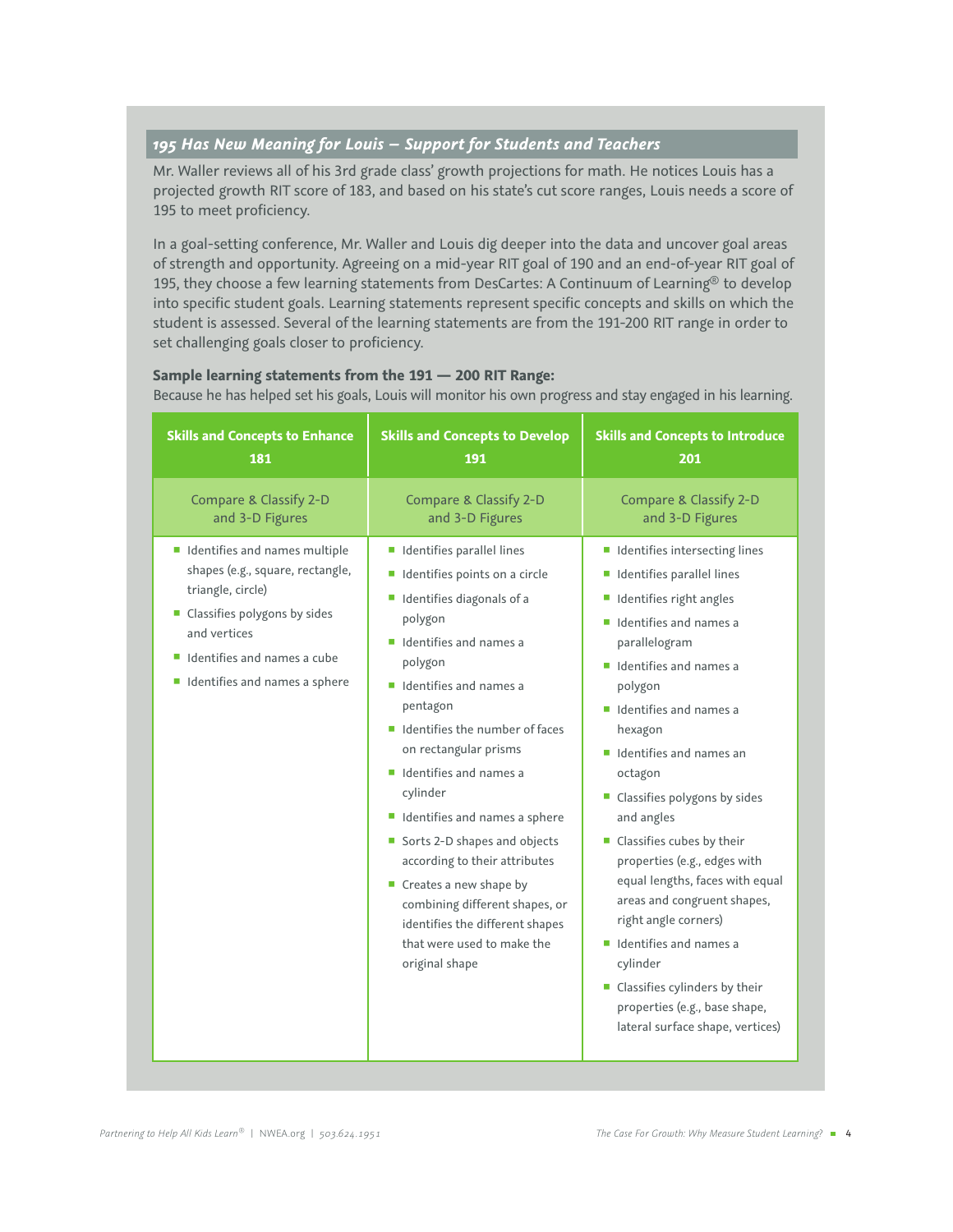#### *Teaching Across Grade Levels – Support for Principals and Teachers*

Ellington Elementary School allows for flexible scheduling of the school day. Teachers notice that the three 5th grade classes have up to five separate groupings for math. Based on this data, the principal decides to implement flexible groupings across the 5th grade level.

Now, the three math teachers collaborate on teaching math at the same time during the day, with each 5th grade teacher focusing on one to two groups at a time. Student groups are adjusted regularly as the students make progress.

#### *Growth Scores Help Evaluate Program Success – Support for District Administrators*

The Washington School District can use the end-of-year growth data to evaluate how Ellington Elementary School's reconfiguration of instructional groups impacted student performance, informing decisions on future program development and professional development for other schools in the district.

#### **TRANSITIONING TO HIGHER STANDARDS USING GROWTH DATA AS A BRIDGE**

Within the context of changing standards and new expectations, measuring growth provides essential information to all of the education stakeholders. With the transition to Common Core State Standards, many expect (and have seen) that the number of students deemed to be proficient will drop for at least the first few years of implementation. During transitions like this, educators need to have an accurate indication of students' achievement along a stable continuum in order to provide context and insight on the progress of each student. Growth data can help to identify instructional needs and provide a more complete view of student learning—even when the number of students expected to be proficient drops by 20 or 30 percent.

More specifically, growth data allow us to:

■ Assess student learning before, during, and after the transition to new standards. When the assessment measures students with items above-, on-, and below grade-level content, educators receive accurate data on where students are currently performing in relation to standards. They can then chart an instructional plan that moves their students toward new milestones and engages students in goal setting. They can also compare achievement on the current state standards to what is needed on the new standards.

- **B** Support formative conversations and instructional shifts. The use of growth data creates a space for meaningful conversation among all stakeholders about what is and what is not working in the transition to new standards. Examining growth within the context of other factors fosters continued collaboration to get all students on an appropriate learning trajectory. It helps to answer the questions:
	- Did the student growth in Mr. Waller's class stand out in some way? Why?
	- Did a certain grade level or school exceed its growth projection? Why?
	- Can the students in my class use the growth data to own their learning?
- Evaluate programs. Schools and districts can use growth data to evaluate curricula and intervention programs, inform changes in instructional practice, and target professional development. Examining programs that create significantly more growth compared to other programs helps inform decisions on where to invest resources. Using only achievement level student data does not